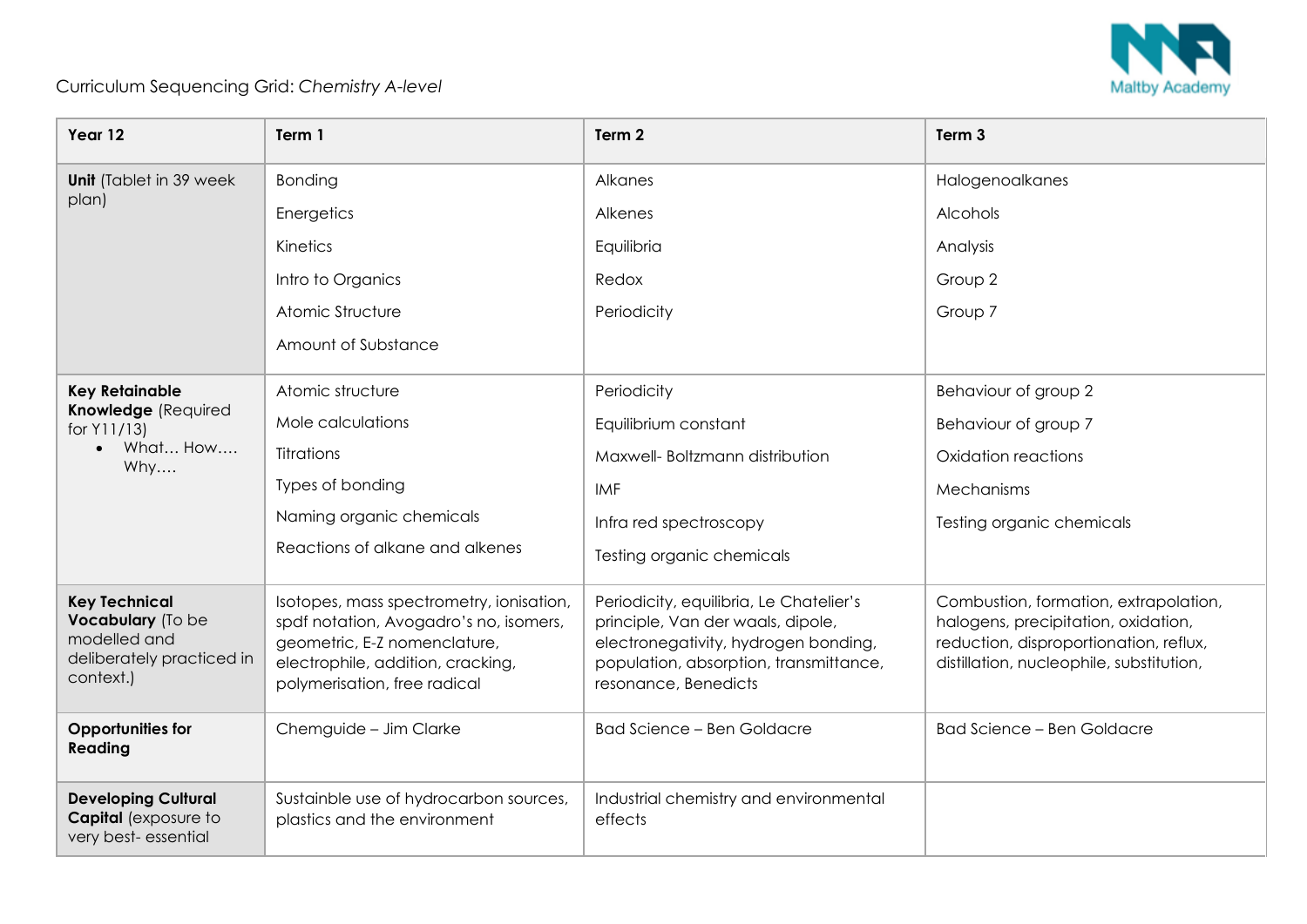

## Curriculum Sequencing Grid: *Chemistry A-level*

| knowledge and skills of<br>educated citizens -<br>appreciation of human<br>creativity and<br>achievement.) |                                                                                                                                                                                                                                                                                                                                                                                                                                                                                             |                   |                                          |
|------------------------------------------------------------------------------------------------------------|---------------------------------------------------------------------------------------------------------------------------------------------------------------------------------------------------------------------------------------------------------------------------------------------------------------------------------------------------------------------------------------------------------------------------------------------------------------------------------------------|-------------------|------------------------------------------|
| <b>Cross Curricular Links</b><br>(Authentic Connections)                                                   | Maths and physics                                                                                                                                                                                                                                                                                                                                                                                                                                                                           | Maths and biology | Maths and physics                        |
| <b>Key Assessment</b>                                                                                      | <b>Topic Tests</b>                                                                                                                                                                                                                                                                                                                                                                                                                                                                          | <b>Topic Test</b> | <b>Topic Tests</b><br><b>Mock Papers</b> |
| <b>How Science Work Skills</b><br>in Science                                                               | These skills will continuously throughout the year, some or all of which will be covered within each topic<br>$\bullet$<br>Variables<br>$\circ$<br>Equipment<br>$\circ$<br>Risk assessments<br>$\circ$<br>Writing a method<br>$\circ$<br>Presenting data (bar charts and line graphs)<br>$\circ$<br>Interpreting data<br>$\circ$<br>Types of error (measuring, systematic, random)<br>$\circ$<br>Equations, calculations and units<br>$\circ$<br>Evaluating<br>$\circ$<br>Models<br>$\circ$ |                   |                                          |

| Year 13                 | Term 1     | Term 2            | Term 3 |
|-------------------------|------------|-------------------|--------|
| Unit (Tablet in 39 week | Equilibria | Polymers          |        |
| plan)                   | Organics   | Organic Synthesis |        |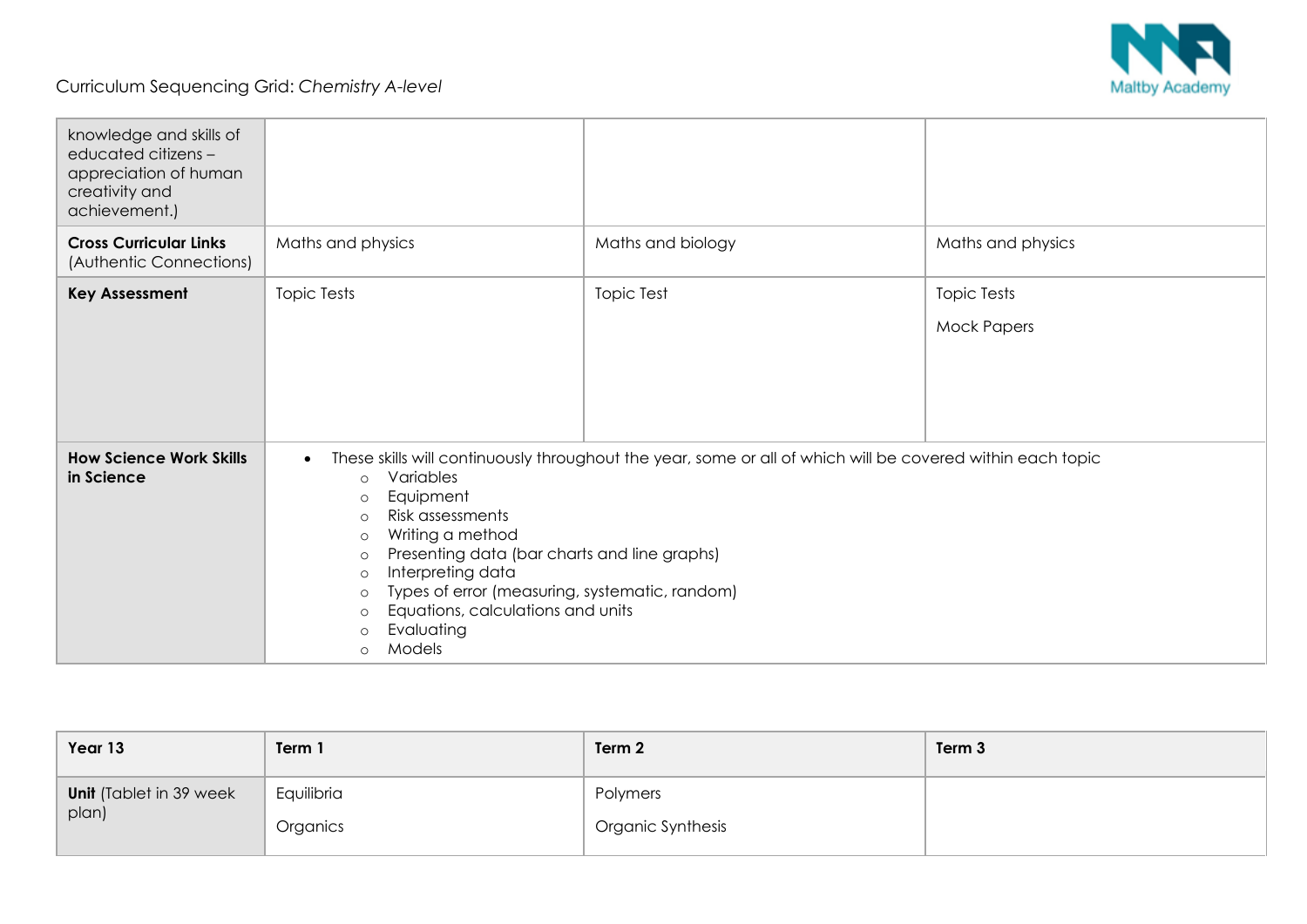

## Curriculum Sequencing Grid: *Chemistry A-level*

|                                                                                                                                                      | Rates                                                                                                                                                                                   | Equilibria                                                                                                                                                                                                                                        |                                   |
|------------------------------------------------------------------------------------------------------------------------------------------------------|-----------------------------------------------------------------------------------------------------------------------------------------------------------------------------------------|---------------------------------------------------------------------------------------------------------------------------------------------------------------------------------------------------------------------------------------------------|-----------------------------------|
|                                                                                                                                                      | Acids and Bases                                                                                                                                                                         | <b>Transition Metals</b>                                                                                                                                                                                                                          |                                   |
|                                                                                                                                                      | Electrochemistry                                                                                                                                                                        | Aq lons                                                                                                                                                                                                                                           |                                   |
|                                                                                                                                                      |                                                                                                                                                                                         |                                                                                                                                                                                                                                                   |                                   |
| <b>Key Retainable</b>                                                                                                                                | Electrode potentials                                                                                                                                                                    | Synthetic routes                                                                                                                                                                                                                                  |                                   |
| Knowledge (Required<br>for $Y11/13$                                                                                                                  | <b>Calculating Ecell</b>                                                                                                                                                                | Synoptic understanding of Organic                                                                                                                                                                                                                 |                                   |
| What How<br>Why                                                                                                                                      | Structure of benzene                                                                                                                                                                    | reactions                                                                                                                                                                                                                                         |                                   |
|                                                                                                                                                      | Electrophilic substitution                                                                                                                                                              | Inorganic chemistry from Y12 into<br>advancements for Y13                                                                                                                                                                                         |                                   |
|                                                                                                                                                      | Amines and amino acids                                                                                                                                                                  | Principles of NMR                                                                                                                                                                                                                                 |                                   |
|                                                                                                                                                      | <b>DNA</b>                                                                                                                                                                              | Properties of transition metals                                                                                                                                                                                                                   |                                   |
|                                                                                                                                                      |                                                                                                                                                                                         | Tests for transition metal ions                                                                                                                                                                                                                   |                                   |
| <b>Key Technical</b><br>Vocabulary (To be<br>modelled and<br>deliberately practiced in<br>context.)                                                  | Cell, Standard (hydrogen) electrode,<br>aromatic, delocalised, amino acid,<br>protein, DNA, potential difference,<br>Feasible/spontaneous, primary,<br>secondary, tertiary, Delocalised | Nucleophile, electrophile, free radical,<br>addition, reduction, oxidation,<br>substitution, elimination, Mechanism,<br>Absorption, electron shell level, oxidation<br>state, colour, heterogeneous,<br>homogenous, LORA, yield, recrystalisation |                                   |
| <b>Opportunities for</b><br>Reading                                                                                                                  | The selfish gene - Richard Dawkins                                                                                                                                                      | The disconnection approach - Stuart<br>Warren                                                                                                                                                                                                     | <b>Bad Science - Ben Goldacre</b> |
| <b>Developing Cultural</b><br>Capital (exposure to<br>very best-essential<br>knowledge and skills of<br>educated citizens -<br>appreciation of human | Environmentally friendly batteries and<br>fuel cells, Diet, Cancer treatments                                                                                                           | Drug testing, Importance of<br>environmental conservation                                                                                                                                                                                         |                                   |